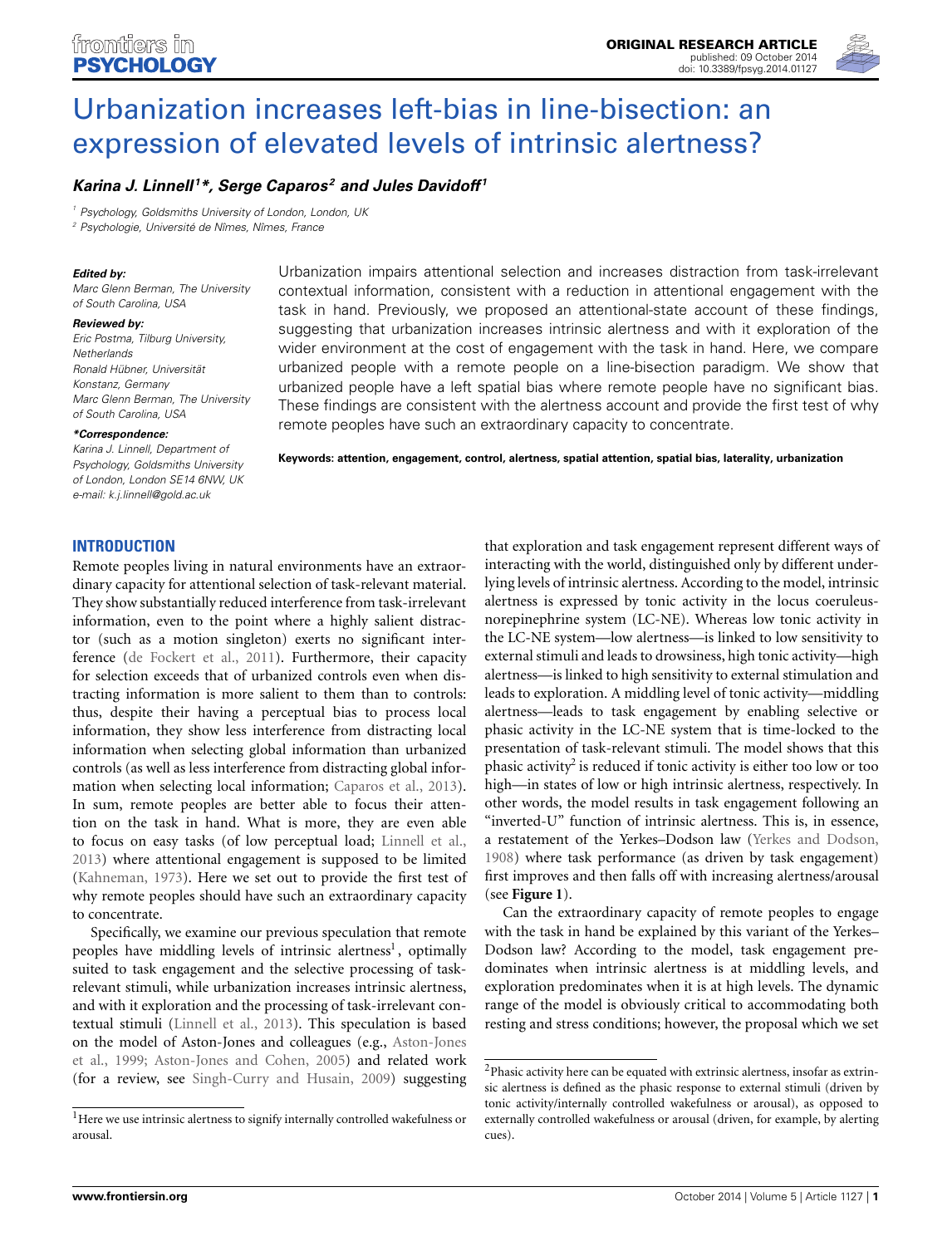

<span id="page-1-0"></span>out to test here is that urbanization induces, probably through stress-related effects [\(Lederbogen et al., 2011](#page-5-7)), elevated levels of intrinsic alertness even under resting conditions and thus shifts the balance in favor of exploration and away from task engagement. This proposal is plausible given the studies showing that stress increases tonic activation in the LC-NE system (for a review, see [Aston-Jones et al.](#page-5-8), [2007\)](#page-5-8).

In order to test the intrinsic-alertness hypothesis, we rely on the right lateralisation of the system that mediates alertness (e.g., [Sturm et al., 1999](#page-6-1); [He et al., 2007;](#page-5-9) [Corbetta and Shulman](#page-5-10), [2011](#page-5-10)). We invoke findings showing that, because of this lateralisation, changes in intrinsic alertness affect relative hemispheric activation [patterns and, as a result, left-right spatial biases \(](#page-5-11)Newman et al., [2013\)](#page-5-11). Specifically, decreasing intrinsic alertness with timeon-task results in rightwards moving spatial biases [\(Manly et al.](#page-5-12), [2005](#page-5-12)). Equally, decreases in intrinsic alertness due to sleep deprivation and/or disruption of the circadian rhythm, as well as approaching the nadir of the circadian rhythm, or being on the point of falling asleep, also result in rightwards moving spatial biases [\(Manly et al., 2005;](#page-5-12) [Schmitz et al., 2011](#page-5-13); [Bareham et al.](#page-5-14), [2014](#page-5-14)). Conversely, interventions that increase intrinsic alertness, whether by phasic alerting or the administration of stimulants, result in leftward moving spatial biases (e.g., [Robertson et al.](#page-5-15), [1998](#page-5-15); [Sheppard et al.](#page-5-16), [1999\)](#page-5-16).

Here we reason that if urbanization increases intrinsic alertness it should also shift spatial biases leftward. We compared spatial biases in urbanized and remote groups using the same behavioral paradigm employed in most of the studies reviewed above. Specifically, we used the line-bisection paradigm in a variant called the Landmark test [\(Milner et al.](#page-5-17), [1992](#page-5-17); [Manly et al.](#page-5-12), [2005](#page-5-12)) that has been advocated as the most sensitive measure of spatial bias [\(Jewell and McCourt](#page-5-18), [2000](#page-5-18)). In this paradigm, the subjective midpoint of horizontal lines is measured by presenting transected lines and asking participants to indicate whether the part of the line left or right of the transector appears longer; the direction of any deviation of the perceived midpoint from veridical center reflects greater activation in the contralateral

hemisphere, the more so the greater the extent of the deviation [\(Newman et al.](#page-5-11), [2013](#page-5-11)).

The subjectively judged midpoint or point of subjective equality (PSE) measured with this paradigm generally falls left of center, even in high-functioning (urbanized) participants tested under optimal conditions. This phenomenon is known as pseudo-neglect to contrast it with the well-known and very extensive rightward bias in neglect patients with righthemisphere lesions (which notably ameliorates with phasic alerting; [Robertson et al., 1998](#page-5-15)). Though pseudo-neglect is a rather surprising phenomenon, it is widely accepted as the norm, albeit an anomalous one, and its origin has been little researched [\(Jewell and McCourt](#page-5-18), [2000](#page-5-18)). If we are correct in our suggestion that urbanized peoples have elevated levels of intrinsic alertness that are too high to promote optimal task engagement, whereas remote peoples have more middling intrinsic alertness, then remote peoples should bisect rightwards of urbanized peoples and show reduced and possibly even absent pseudo-neglect.

## **METHODS**

We measured left-right perceptual bias using the Landmark version of the line-bisection task [\(Milner et al.](#page-5-17), [1992;](#page-5-17) [Manly et al.](#page-5-12), [2005](#page-5-12)) advocated by [Jewell and McCourt](#page-5-18) [\(2000](#page-5-18)).

## **PARTICIPANTS**

The urban participants were British students from London, UK. The remote participants were Himba individuals, living in traditional villages in the open savannah of north-west Namibia. All Himba participants were monolingual (in Otjiherero) and had had little contact with the Western world; on average, they had been to Opuwo (the only town in the region) only 2.5 times (s.e.m.  $= 0.4$ ) in their lifetime. To our knowledge, none of the Himba had ever been involved in experimental research before.

Fifty-six British (38 females, mean age  $= 25.6$  years, age range  $= 17-43$  years) and 56 Himba participants (33 females, mean age  $= 25.4$  years, age range  $= 17-42$  years), matched in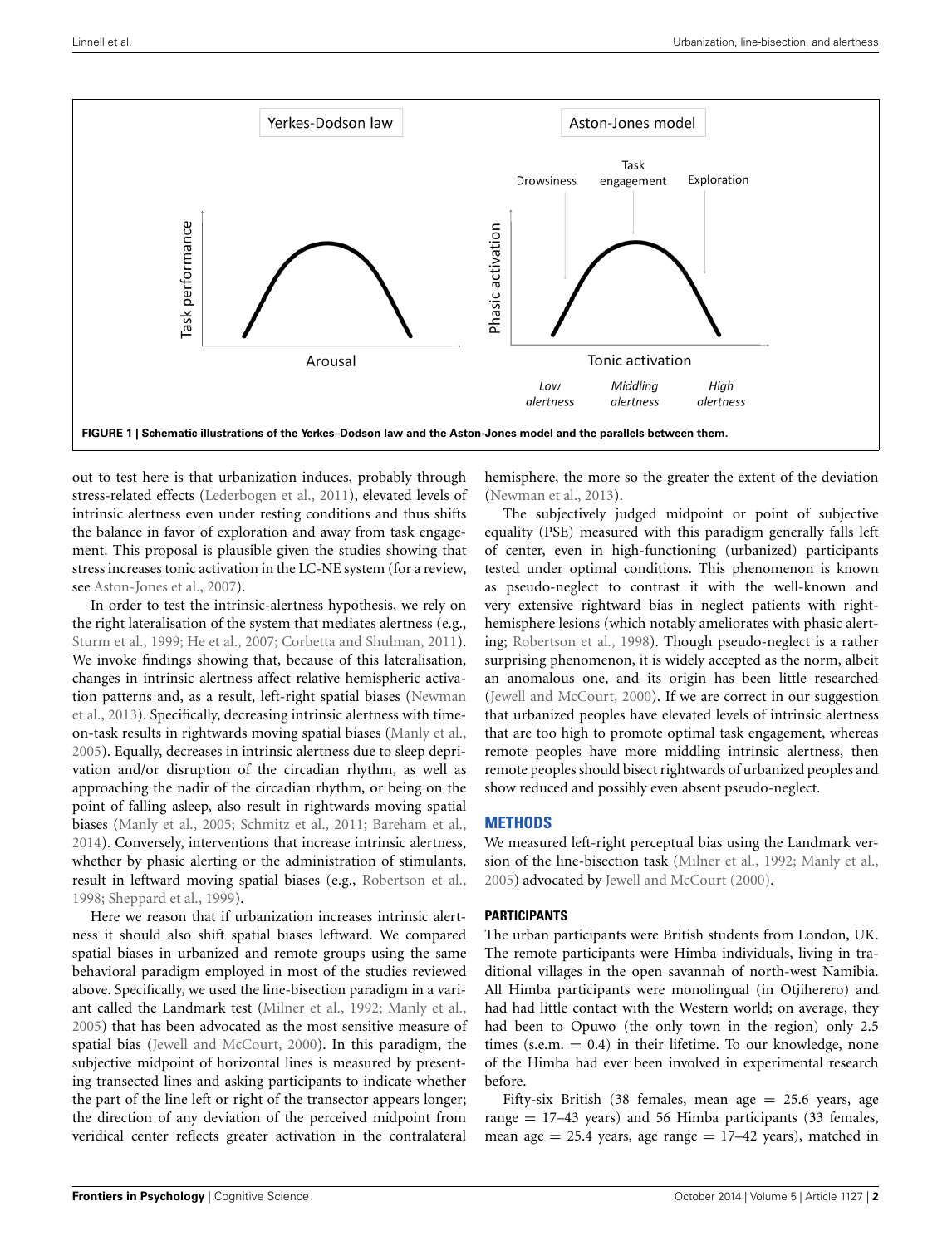

<span id="page-2-0"></span>terms of (1) time of testing and (2) age took part in the experiment. Testing took place between 10.03 am and 4.04 pm local time (mean time  $= 12.48$  pm) with the British participants, and between 10.01 am and 3.58 pm local time (mean time  $= 12.44$ pm) with the Himba participants.

Participants were paid or rewarded in kind (with flour and sugar).

#### **STIMULI**

Stimuli were modeled on those used in [Manly et al.](#page-5-12) [\(2005](#page-5-12)) and were presented using E-Prime 1.0 [\(Schneider et al., 2002](#page-5-19)) on a 20-in CRT monitor (SONY Trinitron F520) at a viewing distance of 70 cm.

Stimuli consisted of transected lines, the target stimuli, each followed by a mask. Both target stimuli and the mask were presented in black on a white background along the horizontal midline of the screen.

Each target stimulus was a horizontal line subtending 18.8◦ (or degrees of visual angle) in length and 0.1◦ in width, and transected by a small vertical line subtending 0.8<sup>°</sup> in length and 0.1<sup>°</sup> in width (see **[Figure 2](#page-2-0)**). The vertical line could transect the horizontal line at one of seven possible locations, thus creating seven different target stimuli defined by the length of the horizontal-line parts left and right of the transector. Three targets had a left part longer than the right part (i.e., 10.4◦ vs. 8.4◦, 10.0◦ vs. 8.8◦, or 9.6◦ vs. 9.2◦, respectively), one target had left and right parts equal in length (i.e., 9.4◦ vs. 9.4◦) and three targets had a left part shorter than the right part (i.e.,  $9.2°$  vs.  $9.6°$ ,  $8.8°$  vs.  $10.0°$ , or  $8.4°$  vs. 10.4◦, respectively). Each of the seven types of target stimuli was equally often presented centered at the vertical midline of the display, jittered 1.1◦ to the left, or jittered 1.1◦ to the right, creating 21 distinct target displays.

The mask was a horizontal line that stretched from the left to the right edge of the CRT along the horizontal midline. It was crossed by 86 equidistant vertical lines, each subtending 0.8◦ in length and 0.1◦ in width and separated from each other by 0.4◦.

# **PROCEDURE**

On each trial, the target stimulus, the transected line, was shown for 1000 ms and was followed by a 100-ms blank; then the mask was shown for 1000 ms, followed by a 1000-ms blank, after which the next trial started (even if the participant has not made any response). Responses could be made at any point during each trial after the onset of the transected line. The participant made a twoalternative forced-choice (2-AFC) response to indicate which part of the line (left or right) was longer: using a two-button response box, s/he pressed the left button (with their left hand) to indicate a "left" choice or the right button (with their right hand) to indicate a "right" choice.

Before starting the test trials, participants completed a 10-trial practice session in which the left and right parts of the target were distinctly different (i.e., they measured, respectively, 10.8◦ and 8.0◦, or 8.0◦ and 10.8◦). During the subsequent test phase, each of the 21 distinct target displays described above was presented four times, in randomized order.

Testing with the Himba participants took place on the outskirts of traditional Himba villages, inside a large testing tent placed in a shaded area. Testing with the British participants took place inside a quiet and moderately lit testing room in London, UK. For the Himba, instructions were given with the help of an interpreter who was naive to the purpose of the study.

# **RESULTS**

For each participant, the mean percentage of "right part is longer" responses was calculated for the seven target lines defined by the position of the transector relative to the line. The task was well performed: all participants produced accuracies in excess of 90% for the most extreme line bisections in the test phase, showing that they understood the task (see **[Figure 3](#page-3-0)** illustrating the group psychometric functions).

<span id="page-2-1"></span>For each participant, the PSE was computed (in degrees of visual angle), defining their threshold for deciding that the right side of the transected line was longer than the left side<sup>[3](#page-2-1)</sup>. Negative PSEs indicated that participants perceived the middle of the line to fall to the left of veridical center (i.e., consistent with the "pseudoneglect" pattern of bisection typical of healthy urbanized participants). In contrast, positive PSEs indicated that participants perceived the middle of the line to fall to the right of veridical center (i.e., consistent with the "neglect" pattern of bisection).

<sup>&</sup>lt;sup>3</sup>We fitted the data for each participant with the model:  $p = \varphi([k-d]/\sigma)$ , where  $p$  is the probability of choosing the larger part of the target,  $\varphi(z)$  is the inverse cumulative distribution function for a standard normal distribution, *k* is the required threshold for deciding that the larger part of the target was the larger one, *d* is the length difference between the two parts of the target (in degrees of visual angle) and  $\sigma$  is the standard deviation of the normally distributed noise from all sources.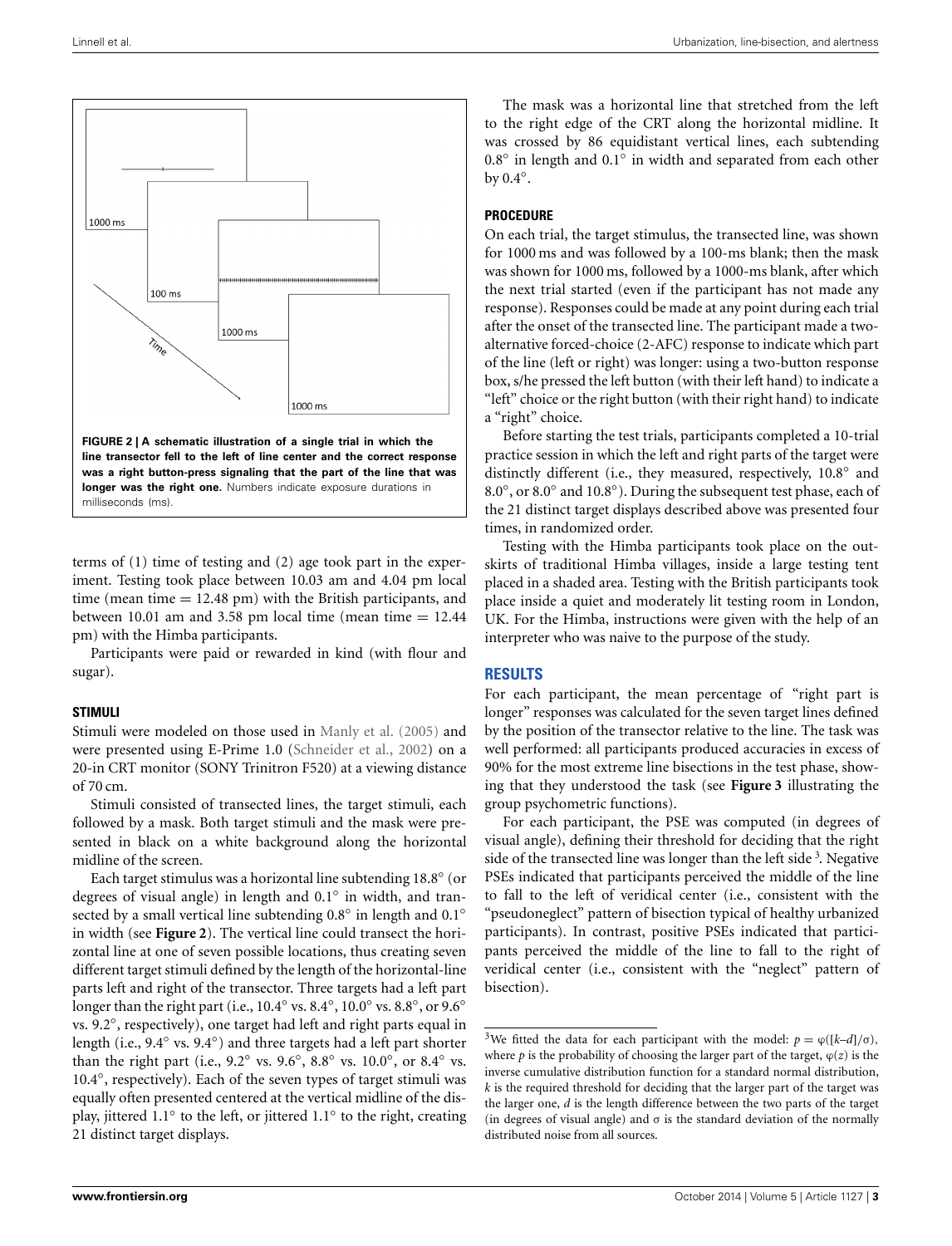

<span id="page-3-0"></span>An independent-samples *t*-test showed that British participants had significantly lower PSEs than Himba participants,  $t_{(110)} = 2.2$ ,  $p = 0.033$ ,  $d = 0.410$  (see **[Figure 3](#page-3-0)**). While British participants had PSEs significantly lower than zero (i.e., they bisected significantly to the left and thus displayed pseudoneglect),  $t_{(55)} = 2.7$ ,  $p = 0.010$ ,  $d = 0.497$ , the PSE of Himba participants was not significantly different from zero or veridical center,  $t_{(55)} = 0.7$ ,  $p = 0.476$ ,  $d = 0.136$ . Indeed, these PSE-based findings are supported by focusing on performance with just the perfectly bisected lines [\(Manly et al.](#page-5-12), [2005\)](#page-5-12). The Himba participants judged the right side of perfectly bisected lines to be longer than the left 51% of the time in contrast to the British participants who judged the right side to be longer 42% of the time.

If these spatial biases are really due to alertness differences, they ought to be affected by time of testing. Almost exactly half our participants were tested before 1 pm local-time and almost exactly half after 1 pm (with Himba and British participants pair matched for exact time of testing). **[Figure 4](#page-4-0)** shows the psychometric functions for both groups split by time of testing (namely, before and after 1 pm). For the PSEs, there was a significant interaction between group and time of testing,  $F_{(1, 108)} = 4.2$ ,  $p = 0.042$ ,  $\eta_p^2 = 0.038$ , such that there was a significant group difference earlier in the day,  $t_{(55)} = 2.7$ ,  $p = 0.009$ ,  $d = 0.697$ , that vanished later,  $t_{(55)} = 0.1$ ,  $p = 0.917$ ,  $d = 0.040<sup>4</sup>$  $d = 0.040<sup>4</sup>$  $d = 0.040<sup>4</sup>$ . The group difference

early in the day was founded on the fact that, while British participants showed a significant leftward bias ( $M = -0.42$ , s.e.m.  $= 0.16$ ,  $t_{(28)} = 2.5$ ,  $p = 0.017$ ,  $d = 0.660$ , Himba participants did not show a significant bias ( $M = 0.28$ , s.e.m. = 0.17),  $t_{(26)} =$ 1.4,  $p = 0.174$ ,  $d = 0.360$ . Later in the day, neither British participants ( $M = -0.10$ , s.e.m. = 0.17) nor Himba participants  $(M = -0.08, s.e.m. = 0.16)$  showed a significant bias, respectively,  $t_{(28)} = 1.0$ ,  $p = 0.322$ ,  $d = 0.255$ , and  $t_{(28)} = 0.4$ ,  $p =$ 0.666,  $d = 0.104$ . **[Figure 4](#page-4-0)** shows that the PSE-based findings are again supported by performance with just the perfectly bisected lines.

#### **GENERAL DISCUSSION**

Performance on the Landmark version of the line-bisection task [\(Milner et al.](#page-5-17), [1992;](#page-5-17) [Manly et al.](#page-5-12), [2005](#page-5-12)) differed significantly between remote (traditional Himba) and urbanized (British) participants with similar age and gender spread and tested at matched times of day. While overall the urbanized group bisected significantly to the left of center, replicating the standard pseudoneglect phenomenon [\(Jewell and McCourt](#page-5-18), [2000\)](#page-5-18), the remote group produced bisections that were, if anything, right of veridical center although they did not differ significantly from veridical performance (see **[Figure 3](#page-3-0)**).

While our findings are consistent with remote peoples having less activity in the right-lateralised system mediating alertness that is lower levels of intrinsic alertness—than urbanized groups, we must also consider alternative or additional explanations for our findings. Although alertness does indeed influence linebisection performance in systematic ways (e.g., [Manly et al.](#page-5-12), [2005](#page-5-12)), there are other factors that are known to influence it which we must consider, notably age, time of day, and reading direction (see [Jewell and McCourt, 2000](#page-5-18), for a review). While we controlled for the first two, we could not control for the last: the traditional Himba that we tested were all illiterate, whereas our British controls all read from left to right. Despite the fact that the [research on reading direction is inconclusive \(e.g.,](#page-5-20) Chokron et al., [1998](#page-5-20); [Nicholls and Roberts](#page-5-21), [2002](#page-5-21)), experience with left-toright scanning in our British participants could have produced a slight leftwards bias absent in the Himba. We argue, however, that this possibility is inconsistent with the fact that the Himba and British spatial biases were indistinguishable in the latter part of the day (see **[Figure 4](#page-4-0)**). More generally, the sensitivity of the group difference in spatial bias to time of day is difficult to explain in terms of other factors that may vary between groups and that are lateralized (and that could in theory produce group differences in spatial bias) but that should not vary with time of day, except of course if they are driven by alertness differences (e.g., globallocal bias; [Caparos et al., 2012\)](#page-5-22). Similarly, the time-of-day effects seem to rule out the possibility that it is attentional engagement itself that explains the group differences in bisection (such that increased engagement in remote groups produces more veridical bisections) since there is no reason to suppose that engagement should vary with time of day except if, as we propose here, it is driven by alertness. While we cannot completely rule out the influence of other factors, it is most parsimonious to argue that the pattern of spatial biases that we report here originates in group differences in overall intrinsic alertness which are linked to

<span id="page-3-1"></span><sup>4</sup>Time of testing effects were not significant for either group.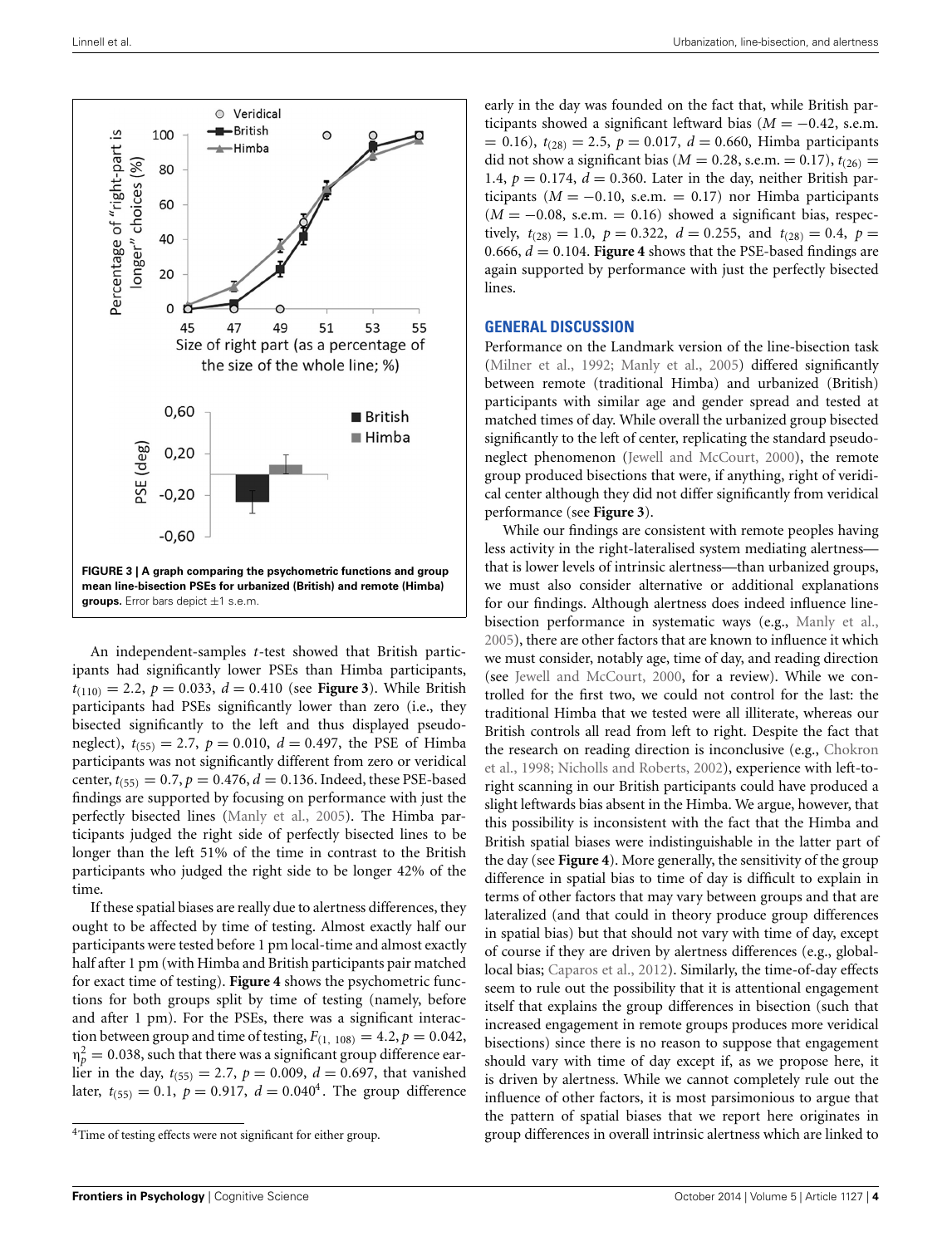

<span id="page-4-0"></span>**FIGURE 4 | A graph comparing the psychometric functions for urbanized (British) and remote (Himba) groups, both before 1 pm and after 1 pm.** Error bars depict ±1 s.e.m.

different patterns of diurnal variation in alertness (e.g., [Thayer,](#page-6-2) [1989](#page-6-2)).

In future work comparing remote and urbanized groups, it will be important to collect more direct markers of intrinsic alertness and attentional engagement, and of the balance between tonic vs. phasic activity in the locus coeruleus-norepinehrine (LC-NE) system. A behavioral proxy for activity in the LC-NE system which is amenable to field testing is pupil dilation [\(Gilzenrat et al.](#page-5-23), [2010](#page-5-23)). For example, Smallwood and colleagues (e.g., [Smallwood et al.,](#page-5-24) [2011](#page-5-24)) have shown that increasing task difficulty decreases baseline pupil dilation and increases task-related pupil dilation. This is consistent with increasing task difficulty motivating a decrease in tonic LC-NE activity/alertness and an increase in phasic LC-NE activity/task engagement. Combining the present finding that remote groups show reduced leftward spatial biases with previous findings that they can engage attention even on easy tasks of low load [\(Linnell et al., 2013](#page-5-2)), leads us to the prediction that—in easy as in hard tasks—their baseline pupil dilation will be low and their task-related increases in pupil dilation high.

Pending such direct evidence, we interpret our present findings as being consistent with remote groups having lower intrinsicalertness levels than urbanized groups. Thus, the greater task engagement [and immunity to distraction of remote peoples \(](#page-5-0)de Fockert et al., [2011;](#page-5-0) [Caparos et al., 2013](#page-5-1); [Linnell et al., 2013](#page-5-2)) seems to be associated with decreases in intrinsic alertness. This interpretation allows us to discount the very important possibility that the previously reported increased engagement of remote peoples was an artifact of the novelty of the testing situation (whether arising from the use of luminous displays and other electronic gadgetry or the different ethnicity and lifestyle of the experimenters). Novelty is arousing and should increase alertness not decrease it (e.g., [Yanaka et al.](#page-6-3), [2010](#page-6-3)). Rather, the greater task engagement and immunity to distraction of remote peoples seems to be associated with levels of intrinsic alertness that are lower than those in urbanized groups. As outlined in the introduction to

this manuscript, this is compatible with previous suggestions that attentional engagement is optimal at middling levels of intrinsic alertness and falls off with higher levels [\(Yerkes and Dodson,](#page-6-0) [1908](#page-6-0); [Aston-Jones and Cohen, 2005;](#page-5-5) [Singh-Curry and Husain,](#page-5-6) [2009](#page-5-6)). It opens the door to the possibility that the standard leftward-bisection bias in the healthy (urbanized) populations reported in the literature is not a reflection of a "natural" state but rather of a hyper-vigilant one (albeit not as extreme, for example, as that in powerless urbanized people; [Wilkinson et al.,](#page-6-4) [2010](#page-6-4)). In this context, it is noteworthy that leftward biases in non-remote groups have only been reported to arise in early adolescence; while it has been speculated that the late expression of the leftwards bias is an artifact of the delayed development of the corpus callosum [\(Hausmann et al.](#page-5-25), [2003](#page-5-25)), its timing could be linked to the age at which urbanization first results in elevated levels of intrinsic alertness/hemispheric imbalances. It is also noteworthy that participants who are high in mindfulness, and who like the remote group presented here exhibit increased attentional control (e.g., [Jha et al.](#page-5-26), [2007](#page-5-26)), also exhibit more balanced hemisphere-activation patterns [\(Aftanas and Golosheykin,](#page-5-27) [2005](#page-5-27)).

If the pseudo-neglect and hemispheric asymmetry in urbanized groups does reflect elevated intrinsic alertness, the next question we need to answer is whether the increase in alertness is reversible. It is tempting to conclude that it is and to speculate that the restorative effects of short-term exposure to the natural environment on cognitive function [\(Kaplan](#page-5-28), [1995](#page-5-28); [Berman et al.,](#page-5-29) [2008](#page-5-29)) are also linked to reductions in intrinsic-alertness levels. However, this and other analogies between short-term reversible effects and the effects reported here must be treated with extreme caution given that urban upbringing has been reported to impact different aspects of the alerting network to more short-term urban living [\(Lederbogen et al., 2011\)](#page-5-7). Thus, it is possible that urban exposure exerts both non-reversible and reversible effects and that these effects are underpinned by different mechanisms.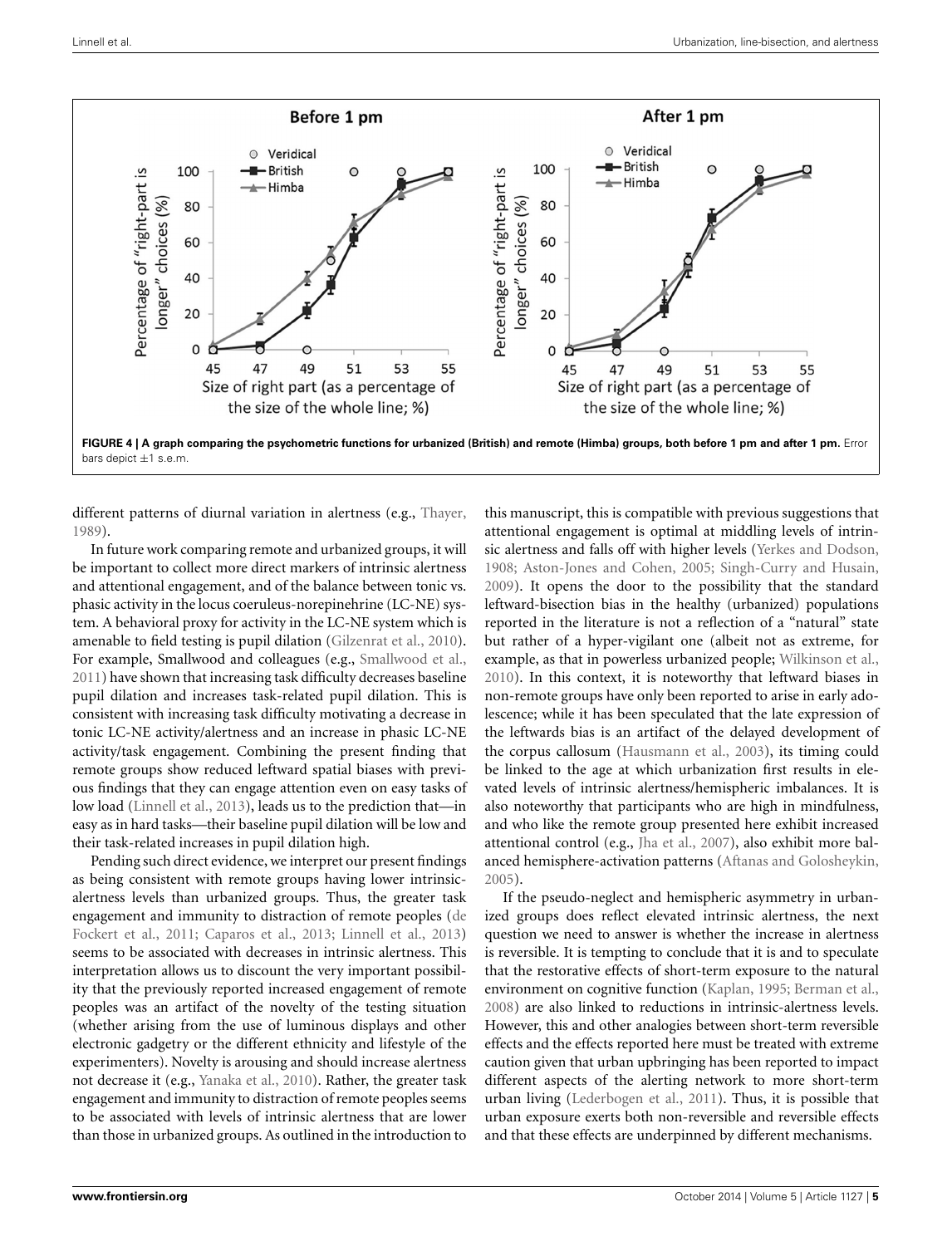In sum, our findings are consistent with remote groups having reduced intrinsic-alertness levels compared to urbanized ones. The dynamic and unpredictable nature of the urban environment may make increased alertness and exploration more adaptive for urban groups but this may come at the cost of reduced immersion in the "here and now" of the task in hand. In contrast, remote groups appear to be able to engage their attention even on easy tasks (low in perceptual load; [Linnell et al., 2013](#page-5-2)) that have previously been thought to be incapable of engaging us [\(Kahneman](#page-5-3), [1973\)](#page-5-3) and to remain undistracted even by the most salient (movement-singleton) distractors [\(de Fockert et al.](#page-5-0), [2011](#page-5-0)) that have previously been reported always to distract us [\(Theeuwes](#page-6-5), [2010\)](#page-6-5). Remote groups may show us that optimizing intr[insic-alertness levels for task engagement \(](#page-6-0)Yerkes and Dodson, [1908](#page-6-0); [Aston-Jones and Cohen](#page-5-5), [2005\)](#page-5-5) can support attentional performance that outstrips the limits of what has heretofore been thought possible.

## **ACKNOWLEDGMENTS**

This work was supported by a grant from the ESRC UK (2558227) to Jules Davidoff, Karina Linnell, Jan de Fockert, and Andy Bremner, and the donation of a CRT from Cambridge Research Systems. We thank Helen Brinson and Sarah Hoar for help with refining the experimental paradigm, and Perry Hales for collecting the British data. We also thank our participants for taking part in the study, the Himba for welcoming us to their villages, our interpreter in Namibia, Kemuu Jakurama, and Marieta Van der Vyver, from the University of Namibia, who was key to the success of the Namibian project. Finally, we thank Marc Berman and two anonymous reviewers for insightful comments on an earlier version of this manuscript.

#### **REFERENCES**

- <span id="page-5-27"></span>Aftanas, L., and Golosheykin, S. (2005). Impact of regular meditation practice on EEG activity at rest and during evoked negative emotions. *Int. J. Neurosci.* 115, 893–909. doi: 10.1080/00207450590897969
- <span id="page-5-5"></span>Aston-Jones, G., and Cohen, J. D. (2005). An integrative theory of locuscoeruleus-norepinephrine function: adaptive gain and optimal performance. *Annu. Rev. Neurosci.* 28, 403–450. doi: 10.1146/annurev.neuro.28.061604. 135709
- <span id="page-5-8"></span>Aston-Jones, G., Gonzalez, M., and Doran, S. (2007). "Role of the locus-coeruleusnorepinephrine system in arousal and circadian regulation of the sleep-wake cycle," in *Brain Norepinephrine: Neurobiology and Therapeutics*, eds G. A. Ordway, M. A. Schwartz, and A. Frazer (Cambridge: Cambridge University Press), 157–195.
- <span id="page-5-4"></span>Aston-Jones, G., Rajkowski, J., and Cohen, J. D. (1999). Role of locus-coeruleus in attention and behavioural flexibility. *Biol. Psychiatry* 46, 1309–1320. doi: 10.1016/S0006-3223(99)00140-7
- <span id="page-5-14"></span>Bareham, C. A., Manly, T., Pustovaya, O. V., Scott, S. K., and Bekinschtein, T. A. (2014). Losing the left side of the world: rightward shift in human spatial attention with sleep onset. *Sci. Rep.* 4:5092. doi: 10.1038/srep05092
- <span id="page-5-29"></span>Berman, M. G., Jonides, J., and Kaplan, S. (2008). The cognitive benefits of interacting with nature. *Psychol. Sci.* 19, 1207–1212. doi: 10.1111/j.1467- 9280.2008.02225.x
- <span id="page-5-22"></span>Caparos, S., Ahmed, L., Bremner, A. J., de Fockert, J., Linnell, K. J., and Davidoff, J. (2012). Exposure to an urban environment alters the local boas of a remote culture. *Cognition* 122, 80–85. doi: 10.1016/j.cognition.2011. 08.013
- <span id="page-5-1"></span>Caparos, S., Linnell, K. J., de Fockert, J., Bremner, A. J., and Davidoff, J. (2013). Do local and global perceptual biases tell us anything about local and global selective attention? *Psychol. Sci.* 24, 206–212. doi: 10.1177/09567976124 52569
- <span id="page-5-20"></span>Chokron, S., Bartolomeo, P., Perenin, M. T., Helft,G., and Inbert, M. (1998). Scanning direction and line bisection: a study of normal subjects and unilateral neglect patients with opposite reading habits. *Brain Res. Cogn. Brain Res.* 7, 173–178. doi: 10.1016/S0926-6410(98)00022-6
- <span id="page-5-10"></span>Corbetta, M., and Shulman, G. L. (2011). Spatial neglect and attention networks. *Annu. Rev. Neurosci.* 34, 569–599. doi: 10.1146/annurev-neuro-061010- 113731
- <span id="page-5-0"></span>de Fockert, J. W., Caparos, S., Linnell, K. J., and Davidoff, J. (2011). Reduced distractibility in a remote culture. *PLoS ONE* 6:e26337. doi: 10.1371/journal.pone.0026337
- <span id="page-5-23"></span>Gilzenrat, M. S., Nieuwenhuis, S., Jepma, M., and Cohen, J. D. (2010). Pupil diameter tracks changes in control state predicted by the adaptive gain theory of locus coeruleus function. *Cogn. Affect. Behav. Neurosci.* 10, 252–269. doi: 10.3758/CABN.10.2.252
- <span id="page-5-25"></span>Hausmann, M., Waldie, K. E., and Corballis, M. C. (2003). Developmental changes in line bisection: a result of callosal maturation? *Neuropsychology* 17, 155–160. doi: 10.1037/0894-4105.17.1.155
- <span id="page-5-9"></span>He, B. J., Snyder, A. Z., Vincent, J. L., Epstein, A., Shulman, G. L., and Corbetta, M. (2007). Breakdown of functional connectivity in frontoparietal networks underlies behavioral deficits in spatial neglect. *Neuron* 2007, 905–918. doi: 10.1016/j.neuron.2007.02.013
- <span id="page-5-18"></span>Jewell, G., and McCourt, M. (2000). Pseudoneglect: a review and meta-analysis of performance factors in line bisection tasks. *Neuropsychologia* 38, 93–110. doi: 10.1016/S0028-3932(99)00045-7
- <span id="page-5-26"></span>Jha, A. P., Krompinger, J., and Baime, M. J. (2007). Mindfulness training modifies subsystems of attention. *Cogn. Affect. Behav. Neurosci.* 7, 109–119. doi: 10.3758/CABN.7.2.109
- <span id="page-5-3"></span>Kahneman, D. (1973). *Attention and Effort*. Englewood Cliffs, NJ: Prentice-Hall.
- <span id="page-5-28"></span>Kaplan, S. (1995). The restorative benefits of nature: toward an integrative framework. *J. Environ. Psychol.* 15, 169–182. doi: 10.1016/0272-4944(95) 90001-2
- <span id="page-5-7"></span>Lederbogen, F., Kirsch, P., Haddad, L., Streit, F., Tost, H., Schuch, P., et al. (2011). City living and urban upbringing affect neural social stress processing in humans. *Nature* 474, 498–501. doi: 10.1038/nature10190
- <span id="page-5-2"></span>Linnell, K. J., Caparos, S., de Fockert, J., and Davidoff, J. (2013). Urbanization decreases attentional engagement. *J. Exp. Psychol. Hum. Percept. Perform.* 39, 1232–1247. doi: 10.1037/a0031139
- <span id="page-5-12"></span>Manly, T., Dobler, V. B., Dodds, C. M., and George, M. A. (2005). Rightward shift in spatial awareness with declining alertness. *Neuropsychologia* 43, 1721–1728. doi: 10.1016/j.neuropsychologia.2005.02.009
- <span id="page-5-17"></span>Milner, A. D., Brechmann, M., and Pagliarini, L. (1992). To halve and to halve not: an analysis of line bisection in normal subjects. *Neuropsychologia* 30, 515–526. doi: 10.1016/0028-3932(92)90055-Q
- <span id="page-5-11"></span>Newman, D. P., O'Connell, R. G., and Bellgrove, M. A. (2013). Linking time-on-task, spatial bias, and hemispheric activation asymmetry: a neural correlate of rightward attention drift. *Neuropsychologia* 7, 1215–1223. doi: 10.1016/j.neuropsychologia.2013.03.027
- <span id="page-5-21"></span>Nicholls, M. E. R., and Roberts, G. R. (2002). Can free-viewing perceptual asymmetries be explained by scanning, pre-motor or attentional biases? *Cortex* 38, 113–136. doi: 10.1016/S0010-9452(08)70645-2
- <span id="page-5-15"></span>Robertson, I. H., Mattingley, J. B., Rorden, C., and Driver, J. (1998). Phasic alerting of neglect patients overcomes their spatial deficit in visual awareness. *Nature* 395, 169–172. doi: 10.1038/25993
- <span id="page-5-13"></span>Schmitz, R., Deliens, G., Mary, A., Urbain, C., and Peigneux, P. (2011). Selective modulations of attentional asymmetries after sleep deprivation. *Neuropsychologia* 49, 3351–3360. doi: 10.1016/j.neuropsychologia.2011.08.009
- <span id="page-5-19"></span>Schneider, W., Eschman, A., and Zuccolotto, A. (2002). *E-Prime User's Guide*. Pittsburgh, PA: Psychology Software Tools.
- <span id="page-5-16"></span>Sheppard, D. M., Bradshaw, J. L., Mattingley, J. B., and Lee, P. (1999). Effects of stimulant medication on the lateralisation of line bisection judgements of children with attention deficit hyperactivity disorder*. J. Neurol. Neurosurg. Psychiatry* 66, 57–63. doi: 10.1136/jnnp.66.1.57
- <span id="page-5-6"></span>Singh-Curry, V., and Husain, M. (2009). The functional role of the inferior parietal lobe in the dorsal and ventral stream dichotomy. *Neuropsychologia* 47, 1434–1448. doi: 10.1016/j.neuropsychologia.2008.11.033
- <span id="page-5-24"></span>Smallwood, J., Brown, K. S., Tipper, C., Giesbrecht, B., Franklin, M. S., Mrazek, M. D., et al. (2011). Pupillometric evidence for the decoupling of attention from perceptual input during offline thought. *PLoS ONE* 6:e18298. doi: 10.1371/journal.pone.0018298